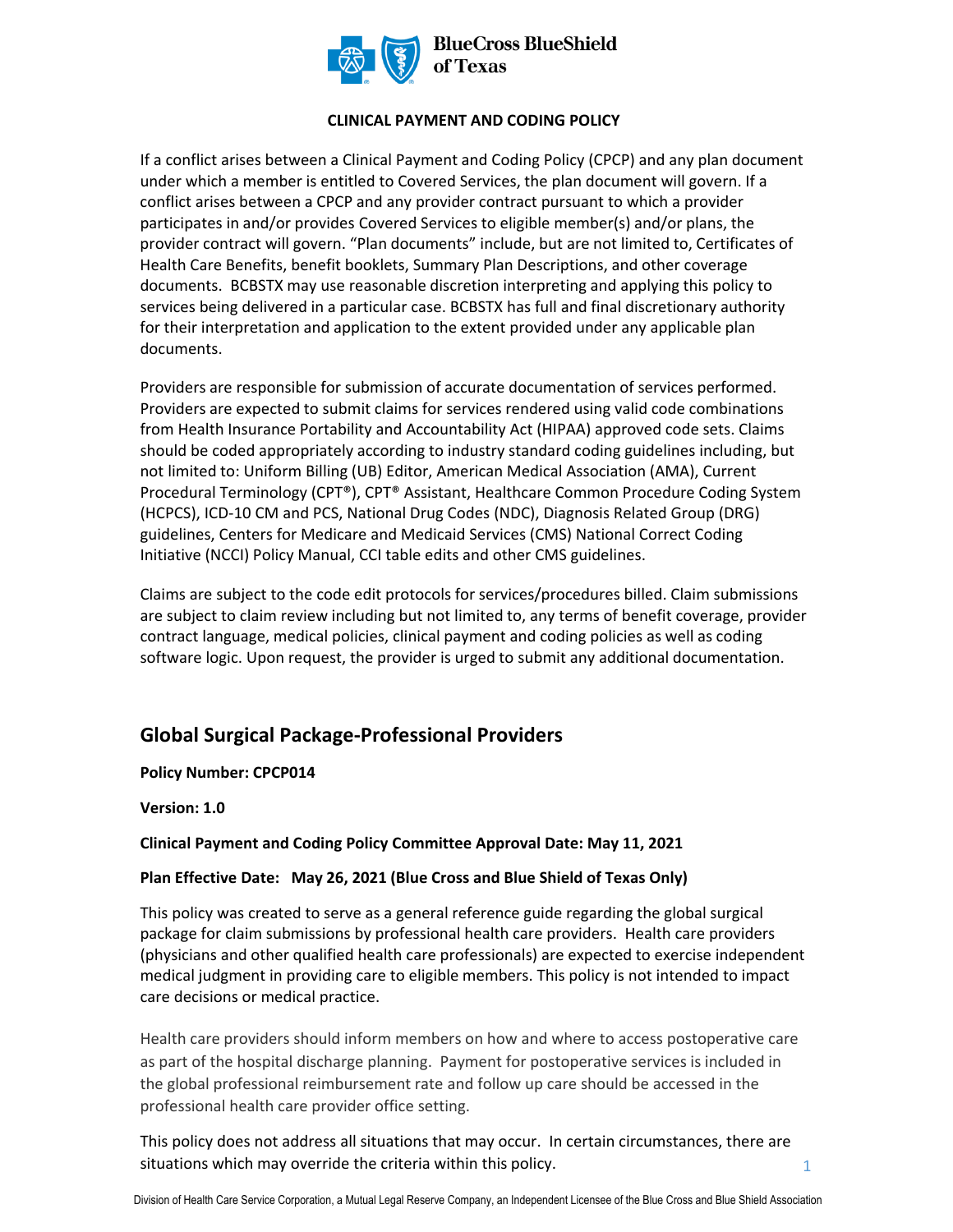

# **Description:**

The global surgical package includes all the related services and supplies that are routine and necessary for a provider or by another same specialty provider within the same group before, during, and after a procedure. The global surgical package applies in any setting including inpatient hospital, outpatient hospital, Ambulatory Surgery Center (ASC) or professional health care provider office.

## **Reimbursement Information:**

## **Global surgical services may include, but are not limited to, the following:**

- Pre-operative visits after the decision is made to operate on the eligible member starting with the day before the surgery for a major procedure and the day of surgery for a minor procedure.
- Evaluation and management services for minor surgery on the day of the minor surgery is included in the Global Days Value 000-010.
- Local infiltration, metacarpal/metatarsal/digital block or topical anesthesia.
- Intra-operative services that are normally a usual and necessary part of the surgical procedure.
- Complications following surgery that includes all medical or surgical services by the surgeon during the post-operative period because of complications that do not require additional trips to the operating room.
- Immediate post-operative care, including dictating operative notes, talking with the family and other physicians or other qualified health care professionals.
- Writing orders.
- Evaluating the member in the post-anesthesia recovery area.
- Post-operative follow-up care during the post-operative period that are related to the recovery of the surgery.
- Surgical Suite or anesthesia equipment.
- Postsurgical Pain Management By the surgeon;
- Supplies Except for those identified as exclusions; and
- Miscellaneous Services Items such as dressing changes; local incisional care; removal of operative pack; removal of cutaneous sutures and staples, lines, wires, tubes, drains, casts, and splints; insertion, irrigation and removal of urinary catheters, routine peripheral intravenous lines, nasogastric and rectal tubes; and changes and removal of tracheostomy tubes.

### **Global Period**

The global periods are maintained by CMS and are located in the Medicare Physician Fee Schedule. The Plan recognizes and agrees with the services that are included and excluded from the Global Surgical Package that are referenced in the Medicare Claims Processing Manual, Chapter 12- Physicians/Non-physician Practitioners.

For a list of all required CPT/HCPCS codes that should be reported for Global Services refer to the CMS website. The Plan's claims payment systems utilize the CMS defined global periods, which vary according to the procedure being performed.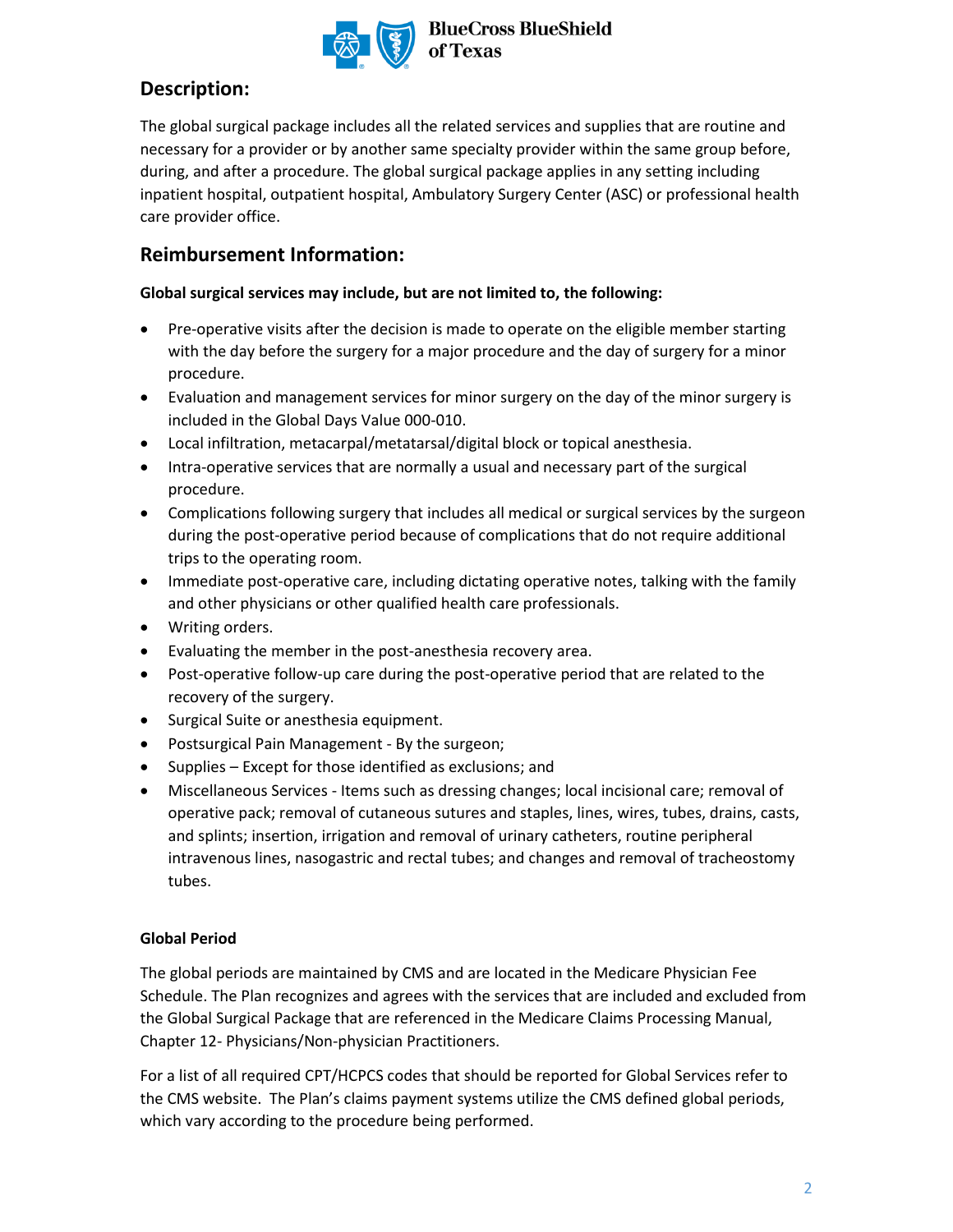

### **BlueCross BlueShield** of Texas

| <b>GLOBAL SURGICAL PACKAGE TYPE</b>                                                              | <b>CALCULATION</b>                                                                           | <b>CRITERIA</b>                                                                                                                                                                                                                                                                                                                                      |
|--------------------------------------------------------------------------------------------------|----------------------------------------------------------------------------------------------|------------------------------------------------------------------------------------------------------------------------------------------------------------------------------------------------------------------------------------------------------------------------------------------------------------------------------------------------------|
|                                                                                                  |                                                                                              |                                                                                                                                                                                                                                                                                                                                                      |
| <b>MINOR SURGERY</b><br>Endoscopies and some minor<br>procedures<br>Global Surgery Indicator 000 | Day of surgery= Day 0<br>$\bullet$                                                           | No pre-operative period<br>$\bullet$<br>No post-operative days<br>٠<br>The visit on the day of the<br>٠<br>procedure is generally not<br>payable as a separate service.                                                                                                                                                                              |
| <b>MINOR SURGERY</b><br>Other minor procedures<br>Global Surgery Indicator 010                   | Day of surgery and 10 days<br>$\bullet$<br>immediately after                                 | No pre-operative period<br>$\bullet$<br>The visit on the day of the<br>$\bullet$<br>procedure is generally not<br>payable as a separate service.<br>The total global period is 11<br>$\bullet$<br>days. Count the day of the<br>surgery and the 10 days<br>immediately following the day<br>of the surgery.                                          |
| <b>MAJOR SURGERY</b><br>Global Surgery Indicator 090                                             | Day before surgery= Day 0<br>$\bullet$<br>Day of surgery= Day 1<br>90 days immediately after | One day pre-operative period<br>$\bullet$<br>The visit on the day of the<br>٠<br>procedure is generally not<br>payable as a separate service.<br>The global surgical package<br>includes one preoperative day,<br>the day of the procedure, and<br>90 days immediately following<br>the day of the surgery, for a<br>total global period of 92 days. |

Services included in the global surgical package may become eligible for separate reimbursement after the global periods based on the post-operative days noted above.

#### **Services not included in the Global Surgical Package**

- Initial consultation or evaluation of the problem by the surgeon to determine the need for major surgeries.
- Services performed by other physicians with the exception where the surgeon and the other physician(s) agree on the transfer of care. In the event a member's care is transferred, documentation should be submitted for eligible reimbursement.
- Visits unrelated to the diagnosis for the surgical procedure performed unless the services are performed due to complications of the surgery.
- Treatment of the underlying condition or an added course of treatment which is not part of the normal recovery from surgery.
- Diagnostic tests and procedures including diagnostic radiological services.
- Clearly distinct surgical procedures during the post-operative period which are not a repeat operation or treatment for complications.
- Treatments for postoperative complications that require a return trip to the operating room.
- If a less extensive procedure has failed and a more extensive procedure is required. The second procedure may be eligible for separate reimbursement.
- Surgical trays are not eligible for separate reimbursement when certain services are performed in a professional health care provider's office.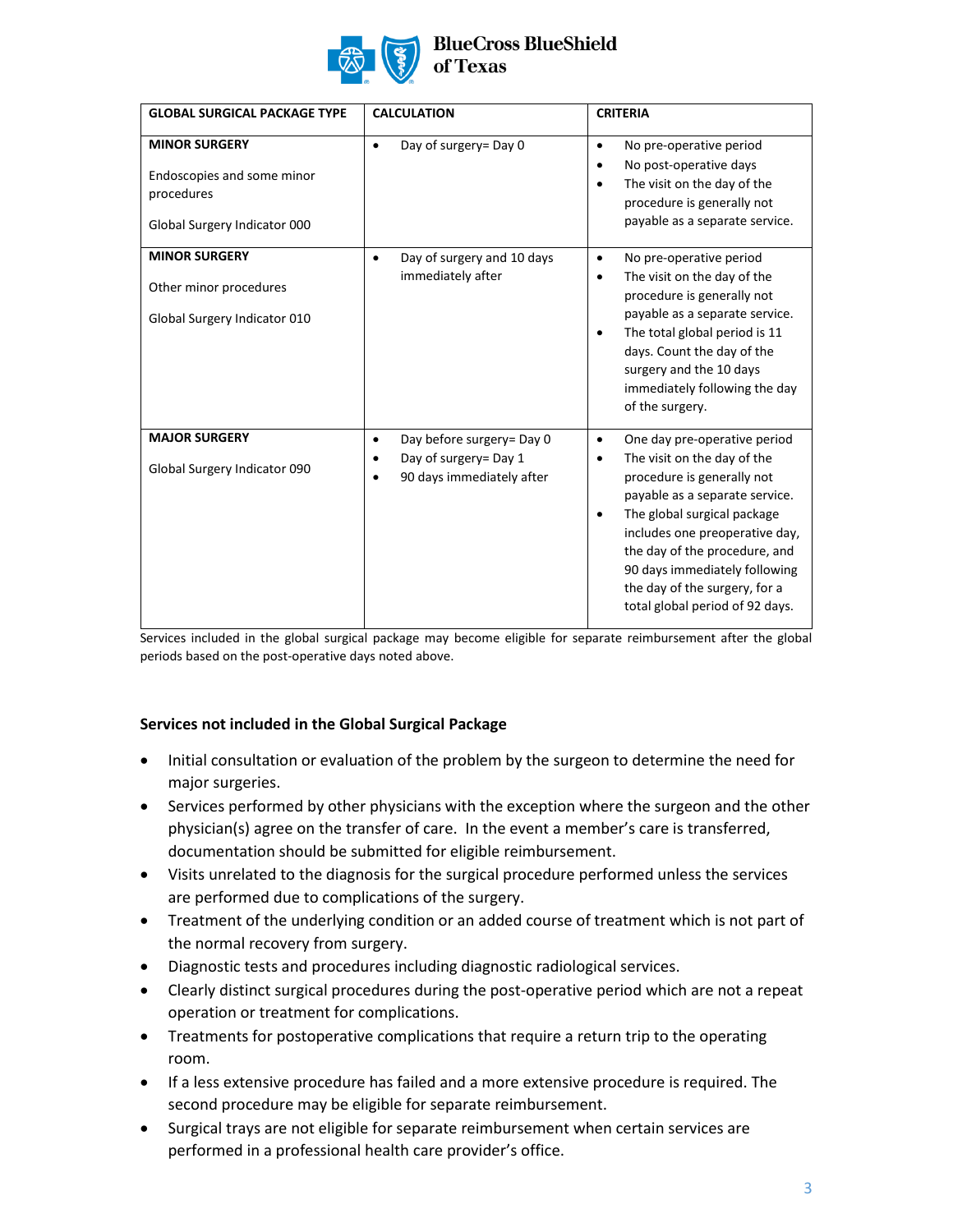

- Immunosuppressive therapy for organ transplants
- Critical care services that are not related to the surgical procedure where a seriously injured or burned member is critically ill and requires constant attendance of the physician.

#### **Reimbursement for Procedures when Appending a Modifier**

Modifiers should be appended to CPT/HCPCS codes to indicate the service **is or is not** part of the global period. Several modifiers have claims logic that may impact claim reimbursement.

Claim submissions may be denied if a claim contains an inappropriate modifier-to-procedure code combination. In this case, a corrected claim submission with the correct modifier-toprocedure code combination will be necessary to be considered for reimbursement. Medical records or other supporting documentation should accompany the claim to be reviewed to ensure appropriateness of claim reimbursement.

Modifier 24 and/or 25 should not be appended to codes for services rendered during the global period when the medical records do not support the visits were separate and unrelated.

Professional health care providers may append an appropriate modifier to a CPT/HCPCS code to indicate the service is not part of a global surgical package for consideration of separate reimbursement. The below may not contain all applicable modifiers:

| <b>MODIFIER</b> | <b>DESCRIPTION</b>                                                                                                                                                                                           |
|-----------------|--------------------------------------------------------------------------------------------------------------------------------------------------------------------------------------------------------------|
| 24              | Unrelated Evaluation and Management Service by the Same Physician or Other Qualified Health Care<br>Professional During a Postoperative Period                                                               |
| 25              | Significant, Separately Identifiable Evaluation and Management Service by the Same Physician or<br>Other Qualified Health Care Professional on the Same Day of the Procedure or Other Service                |
| 54              | Surgical Care Only                                                                                                                                                                                           |
| 55              | Postoperative Management Only                                                                                                                                                                                |
| 57              | Decision for Surgery                                                                                                                                                                                         |
| 58              | Staged or Related Procedure or Service by the Same Physician or Other Qualified Health Care<br>Professional During the Postoperative Period                                                                  |
| 78              | Unplanned Return to the Operating/Procedure Room by the Same Physician or Other Qualified<br>Health Care Professional Following Initial Procedure for a Related Procedure During the<br>Postoperative Period |
| 79              | Unrelated Procedure or Service by the Same Physician or Other Qualified Health Care Professional<br>During the Postoperative Period                                                                          |